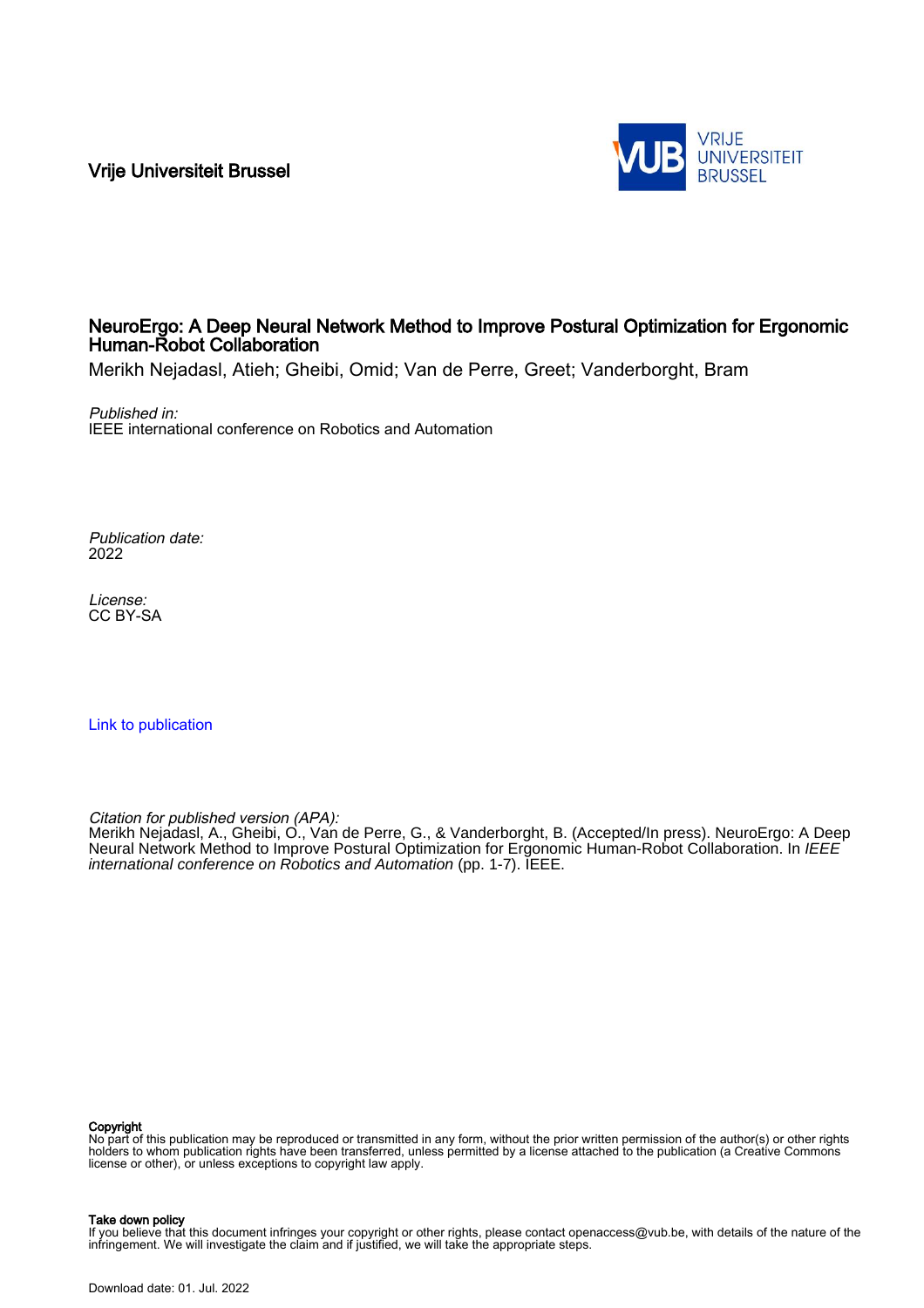# NeuroErgo: A Deep Neural Network Method to Improve Postural Optimization for Ergonomic Human-Robot Collaboration

Atieh Merikh Nejadasl<sup>1,3</sup>, Omid Gheibi<sup>2</sup>, Greet Van De Perre<sup>1,4</sup>, Bram Vanderborght<sup>1,4</sup>

*Abstract*— Collaborative robots can help industry workers to improve their ergonomics. They can propose a safe and ergonomic posture to the workers to reduce the risk of musculoskeletal disorders. Proposing an ergonomic stance needs postural evaluation and optimization. To optimize the workers' posture, we need to run the optimization on a cost function representing the ergonomic status. The tabular ergonomic assessment methods are the most common methods used by ergonomists, but they are linear stepwise functions that are not differentiable and not suitable for optimization purposes. We propose NeuroErgo, a deep neural network model that can approximate the tabular ergonomic assessment methods more precisely than existing methods. By solving the task constraints optimization problem for any task in industry and NeuroErgo as posture cost function, a safe and ergonomic posture can be derived and recommended to the workers while accomplishing their job.

*Index Terms*— Deep neural network, Ergonomic, Optimization, Human-robot collaboration, REBA

#### I. INTRODUCTION

Human-robot collaboration is a growing line of research to reduce Work-related MusculoSkeletal Disorders (WMSD) [1], [2]. WMSDs are the most prominent reason for sick leaves among industry workers. The people who suffer from WMSDs may never return to their previous condition, reducing their performance and satisfaction in life [3]. From studies, we know that the most critical factor responsible for WMSDs is not ergonomically friendly repetitive tasks [4]. It seems crucial to consider industrial working conditions and workers' working requirements to reduce this compensation cost and increase industrial proficiency.

The studies show working in an ergonomic posture can reduce the risk of WMSDs, especially in tasks that need repetitive movements [5], [6]. However, achieving an ergonomic posture is not always trivial. It sometimes requires instruction or sacrificing the ergonomic posture to do the job quicker or more comfortably, but instant comfort may contradict an ergonomic posture.

Collaborative robots can help the worker to work ergonomically in many ways [7], [8]. They can be an assistant to evaluate, instruct, and remind an excellent posture to the worker while he/she is working. As a first step, the worker's body posture should be monitored by depth cameras. Then, the camera data is assessed by software that evaluates the ergonomic status of the worker's posture. This software judges the ergonomic condition of the posture based on the joints' degree or any other necessary data and a specific evaluation

method. Eventually, ergonomic posture is proposed based on the optimization method to reduce the risk under some task constraints, such as the job to be done or the worker's body morphology. Thus, the collaborative robot changes the workpiece location to cause the optimized posture.

Many researchers attempted to tackle this optimization problem with different ergonomic assessment methods [9]– [12]. Among the ergonomic assessment methods, the standard methods like Rapid Entire Body Assessment (REBA) method [13] and Rapid Upper Limb Assessment (RULA) method [14] have been mostly utilized [12], [15] These studies fitted a second-order polynomial function on the tabular data of REBA and RULA to derive a differentiable model of the methods. Because the tabular methods are discrete functions and computationally make complicated optimization of problems in which utilized them.

However, polynomial estimation suffers from inaccuracy for approximating the tabular assessment methods. Thus, the problem statement of the current paper is:

*How to approximate tabular ergonomic assessment methods more precisely as a differentiable function with applicability in task constraints optimization in ergonomic human-robot collaboration?*

As authors of [16] state, using feedforward neural networks is a fundamental method to approximate functions. On the other hand, we know from [17] that by adjusting *depth* and *width* of neural networks, we can increase the capability of the network to learn and approximate more complex functions. Consequently, due to the complex discrete structure<sup>1</sup> of the tables, it seems that we can obtain a more accurate continuous approximation of these tables by a deep<sup>2</sup> feedforward neural network.

Our novel method, called NeuroErgo, tackles this problem by learning the corresponding tables, REBA or RULA, using a deep feedforward network [16] in a pre-processing phase. Then, similar to existing methods such as [15] and [12], optimize the corresponding objective functions that are using the

 $1$  Robotics and Multibody Mechanics Research Group, Vrije Universiteit Brussel, Belgium, <sup>2</sup>Computer Science Department, KU Leuven, Belgium, <sup>3</sup> Flanders Make,<sup>4</sup> imec, Belgium

<sup>&</sup>lt;sup>1</sup>The REBA/RULA table's structure is hierarchical, and each hierarchy has multiple conditions. For example, if we express the REBA table's structure by a rooted tree, this tree will almost have 1.4 million separate paths from the root to the tree's leaves. (The counting the number of the different paths is straightforward by multiplying the number of parts for each body part.)

<sup>&</sup>lt;sup>2</sup>Besides the high complexity of the tables and the necessity of a high capacity neural network to approximate them, the high depth requirement of the neural network will empirically be approved in Section IV based on the grid searching hyper-parameter tuning. As the high number of layers is suitable for low approximation error, we use "deep" as an adjective of the network in this paper.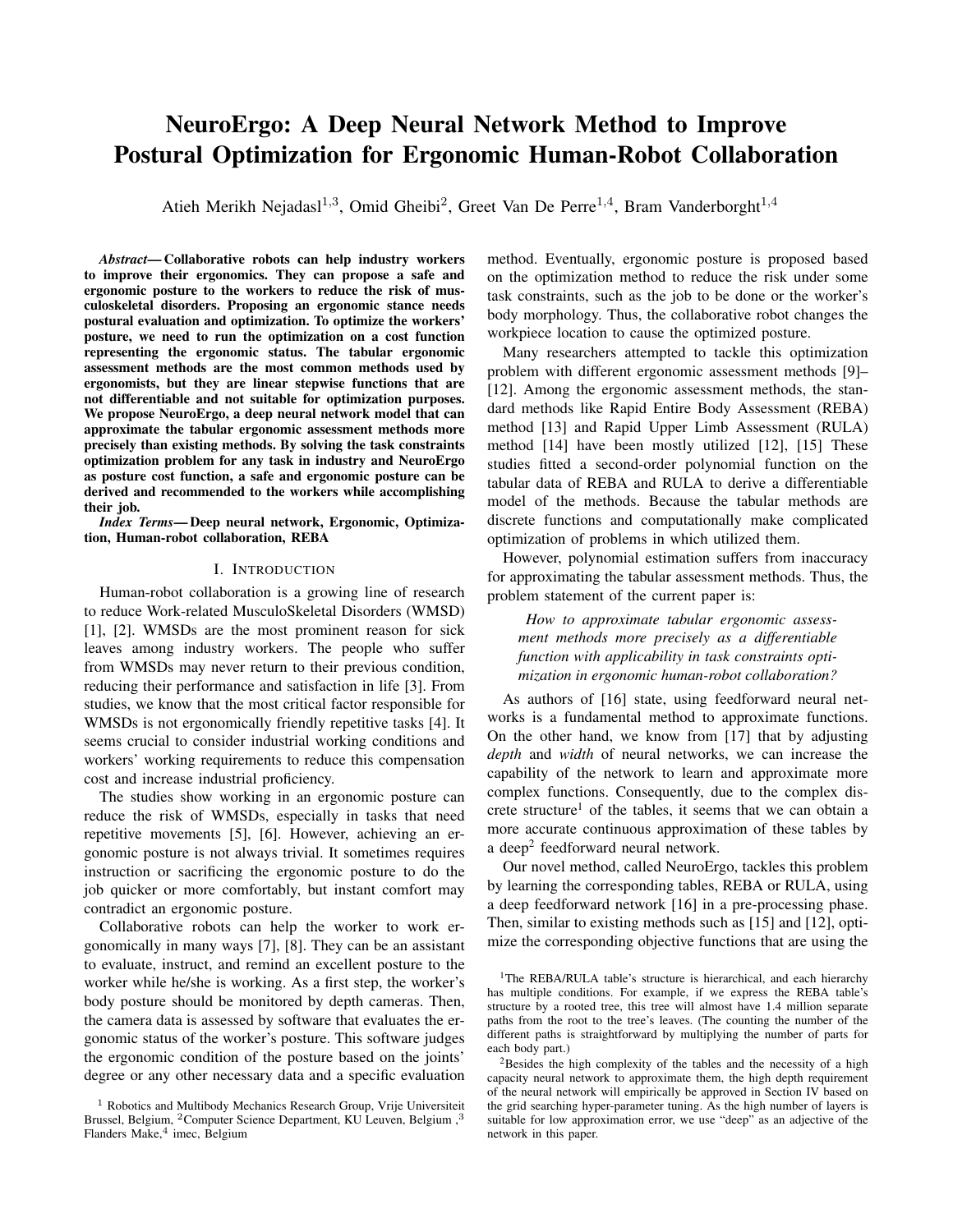result of the network as an approximation function. In other words, polynomials in those methods are replaced by the proposed network in NeuroErgo that gives a higher precision approximation from corresponding ergonomic metrics.

The rest of this article is as follows. In Section II, there is a literature review about the related works. Then, Section III gives an overview of the context of the problem. Afterward, in Section IV, the main idea of using deep neural networks for training the REBA tables is elaborated. In Section V, the experimental results are described to compare our proposed method versus the current estimation method based on two synthetic and real-world datasets. Finally, we conclude with some suggestions for future works in Section VI.

#### II. RELATED WORKS

Many researchers tackled human-robot collaboration for improving the ergonomic condition of industrial workers. In [10], [18], the main idea is to detect a non-ergonomic posture by measuring the joint overloading caused by an external load. In this method, after handling an external load by the industrial worker, the worker's body center of pressure is changed. This movement causes an external load to his/her joints. If the external load exceeds the allowed range, the collaborative robot changes the workpiece position to a better place to drive the reduction in this overloading. By measuring the movement of the center of pressure, authors succeed in getting rid of the dynamic modeling for estimating the risk of handling the object by workers.

In [19], the authors reduced the risk of WMSDs by proposing a generic algorithm for improving the ergonomics. This algorithm is a search-based optimization that reduces the ergonomic score measured by REBA. Then, it checks the reduction feasibility in each step until it reaches a point that more ergonomic score reduction is impossible.

These studies mentioned earlier only consider a single cause of WMSDs, i.e., the problem in the existing external load. Hence, the risk measurement is not happening in case of a sub-optimal stance, and the score could decline other possible causes of WMSDs.

In [9], the authors first assessed the posture of the industrial worker based on a personalized kinematic model. In case of danger in posture, the robot changes the place of the workpiece to be manipulated easier by the worker; correcting the pose is done by solving an optimization problem that minimizes the REBA score while accomplishing a specific task in an industrial environment. In this method, the author defined a variable called dREBA which is derived by fitting some second-order polynomial on the values of the REBA table. dREBA is differentiable and suitable to be used in the optimization problem for finding ergonomic posture. Although this polynomial method is novel and straightforward, it is inaccurate. Because in some situations, for the existence of some joints' degree, the REBA method specifies a score of one, and for not having that degree, the score is zero, e.g., shoulder raise in REBA tables. In these situations, the second-order polynomial is not a suitable fit. Note that this inaccuracy will also experimentally be justified later in Section V (particularly see Figure 2).

Authors of [12] used several ergonomic assessment methods to do the postural optimization. They used the RULA score, joints effort, shoulder, lumbar torque, and back flexion values for assessing the ergonomic condition of the worker's posture and did a multi-objective optimization for a taskspecific problem in the industry. For this optimization, they fitted a second-order polynomial on the RULA tables data to differentiate from it in the optimization function for the RULA evaluation. Similar to [9], this study has a poor estimation of the RULA score.

Apart from related works to the human-robot collaboration-, some related works are studies that used machine learning methods to facilitate the ergonomic assessment procedure (the REBA and the RULA methods). In these methods, ergonomists calculate some of the specific joints' degree of workers, and by using some tables, evaluate the ergonomic status of the workers. To be able to use these methods in human-robot collaboration, many researchers tried to automate this process. In [20]–[22], the authors used a neural network and inverse kinematic to predict joints' angles of the workers from digital video snapshots or depth cameras like Kinect. Finally, the obtained joints' degree can be used for the RULA or the REBA assessment. These studies only covered the joints measurement part, and there is a need to improve the score estimation.

Moreover, from the machine-learning field, First, authors of [23] utilized a simple two-layer neural network for approximating non-linear objective functions in optimization tasks. Although the essence of their idea is the same as the current paper, their method handles straightforward scenarios and is not suitable for more complex cases in real applications. Second, a pre-printed paper [24] that attempted to apply neural networks to obtain a differentiable RULA and postponed REBA modeling as future work. Although the essence of their work is quite similar to NeuroErgo, they did not discuss the corresponding neural network's hyperparameters selection, training, testing, data generation, and potential problems for ReLU activation function as it is not differentiable at point zero. Moreover, we cannot find the details of empirical results and comparison with existing methods such as dREBA [15].

#### III. PROBLEM CONTEXT

Inspired by [9], in order to improve the human partner's ergonomic condition using human-robot collaboration, the corresponding objective cost function comprises a risk for the human's ergonomic condition, and task constraints that the human accomplishes should be minimized. Now, suppose we denote the ergonomic condition of the human body at time t by  $q^{(t)}$ , and denote the risk of the ergonomic condition and the cost of the particular task by  $C_{posture}(q^{(t)}, t)$ and  $C_{task}(q^{(t)}, t)$ , respectively. Then, we can formalize the objective function for the collaboration, denoted by  $C_{total}$ , by a weighted sum of the two denoted cost functions like the following: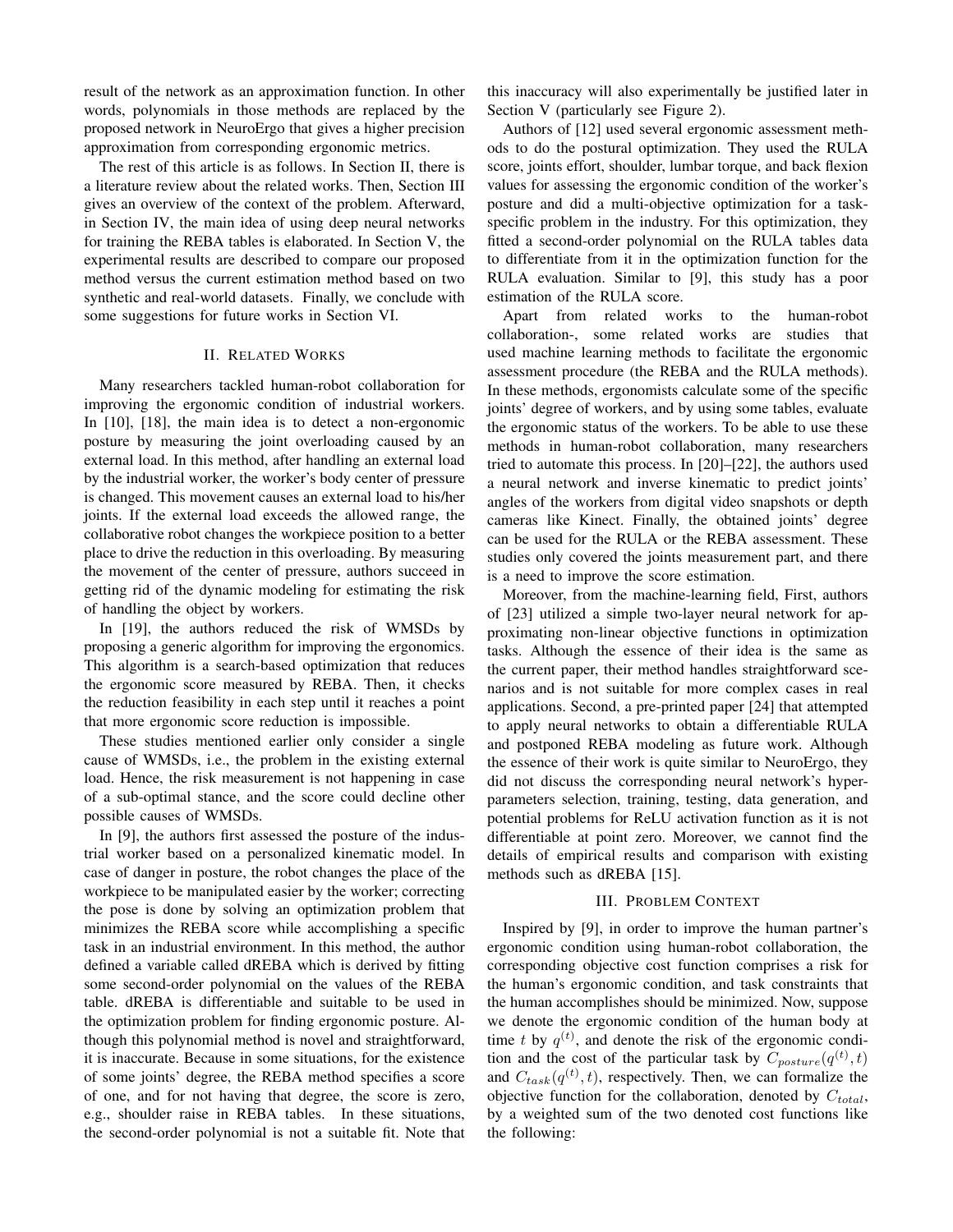$$
C_{total}(q^{(t)}, t) = w_1 \times C_{posture}(q^{(t)}, t) +
$$
  

$$
w_2 \times C_{task}(q^{(t)}, t)
$$
 (1)

In this definition, weights of  $w_1$  and  $w_2$  are domain-oriented and determined based on the importance of each type of cost, i.e., the risk of the human's ergonomic condition and the cost of the task.

Now, based on the specified objective function  $(C_{total})$ , we can define the aim of the specified human-robot collaboration at time-step  $t$ ; minimizing the objective function at time t, based on an optimum human's body joints' position. In formal definition, we can write the following minimization:

$$
\min_{q^{(t)}} C_{total}(q^{(t)}, t)
$$
\ns.t. body joints' motion ranges. (2)

Solving the above aggregated optimization problem will propose an ergonomic posture for accomplishing a specific task. By different definitions of task constraints and cost functions, the method can suggest the ergonomic posture for various jobs in an industrial environment. This ergonomic posture can be proposed to the worker to remember using the lowest risk posture while doing their job.

After giving an overview of the human-robot collaboration, we elaborate on details of the risk of the human's body ergonomic condition and the cost of the task in the following.

#### *A. Ergonomics*

To score the risk of the human's ergonomic condition , we use the REBA assessment method [13]. It is a tabular pen and paper method that assesses human posture in six steps. In each step, based on the joints' degree of neck, trunk, legs, upper arm, lower arms, and wrists including their possible flexion and extension, a score is assigned; finally, by putting together all these partial scores, a final score, an integer value between 1 to 15, shows the ergonomic status of the body. The final score which is higher than a specific value, shows a danger in posture, and if the worker continues to stay in that posture, there will be a risk of musculoskeletal disorders in the future. However, the REBA score below that value shows an ergonomic and safe posture that needs no change or correction.

As mentioned in the previous paragraph, the final REBA score results from some tables that their rows and columns values are related to the partial REBA scores, which are the values gathered by measuring the different parts of the joints' degree of the worker. These values cannot merely be expressed by a well-known continuous form of mathematical functions, such as polynomials, due to existing hierarchical conditions in the tables' definition .

Moreover, the REBA score as a step-wise linear function is not differentiable. Consequently, this non-differentiability will be a barrier to solving the optimization problem of Equation 2. To that end, as suugested in [9], the idea is approximating the REBA score by a differentibale function, D. Therefore, we define  $C_{posture}$  in  $C_{total}$  by the following:

$$
C_{posture}(q^{(t)}, t) = D(q^{(t)})
$$
\n(3)

A simple suggestion for the function  $D$  has been proposed by [9]. The suggested function is a sum of the weighted polynomial functions, called differentiable REBA (dREBA), fitted on REBA tables. The number of polynomials equals the number of human's joints considered in the standard REBA evaluation (see inputs Figure 1). Each polynomial is a second-order polynomial as the function of the corresponding joint's value.

Note that in the above equations, as we utilize the REBA assessment method, the human's ergonomic condition  $q^{(t)}$ is interpreted as a set of 21 variables  $q_1^{(t)}$ ,  $q_2^{(t)}$ , ...,  $q_{21}^{(t)}$ <br>that are the body joints' degree and their possible flexion and extension at time-step  $t$  (more details in Section IV). Hence, we characterize the "body joints' motion ranges" in the optimization problem of Equation 2, based on the allowable ranges defined by [25] for a human body, and we instantiate the equation like the following:

$$
\min_{q^{(t)}} \quad C_{total}(q^{(t)}, t)
$$
\ns.t.  $q_1^{(t)} \in [-60^\circ, 30^\circ], q_2^{(t)} \in [-54^\circ, 54^\circ], \dots,$  (4)\n
$$
q_{21}^{(t)} \in [-90^\circ, 90^\circ]
$$

# *B. Task constraints*

For tasks in industry, there is usually a workpiece or tool located in a specific location, and the worker should reach that tool while doing the job. We consider the workers' body as a serial chain of arms, upper body, lower body, and legs. The worker's hand should be positioned in a desirable location, i.e., instrument location; therefore, the goal here is to minimize the Euclidean distance between the forward kinematics of the body denoted by  $FK(q^{(t)}, t)$  and the desired forward kinematic denoted by  $FK_{des}$ , which is the instrument location. Thus, the cost of the task at time  $t$  for joints' position  $q^{(t)}$  is defined as the following<sup>3</sup>:

$$
C_{task}(q^{(t)}, t) = ||(FK(q^{(t)}, t) - FK_{des}||
$$
 (5)

To enlighten the problem context, all details of the optimization problem in Equation 2 have been explained. Accordingly, we are ready to restate the problem statement of the current paper.

# *C. Problem statement*

The state-of-the-art methods such as [15] and [12] suggest a quadratic function as of approximation function D. Although their suggestion is differentiable, it is not accurate enough. The consequent problem is "*how to propose a differentiable method that is more accurate than the existing approximation method and applicable at runtime by a feasible computation time?*"

To tackle the problem, in the following section, we describe NeuroErgo as a differentiable model for approximating REBA tables to be in place of the function  $D$  in equation 6.

 $3$ Our implementation for  $FK$  function is accessible via this GitHub repository: https://github.com/VUB-RMM/NeuroErgo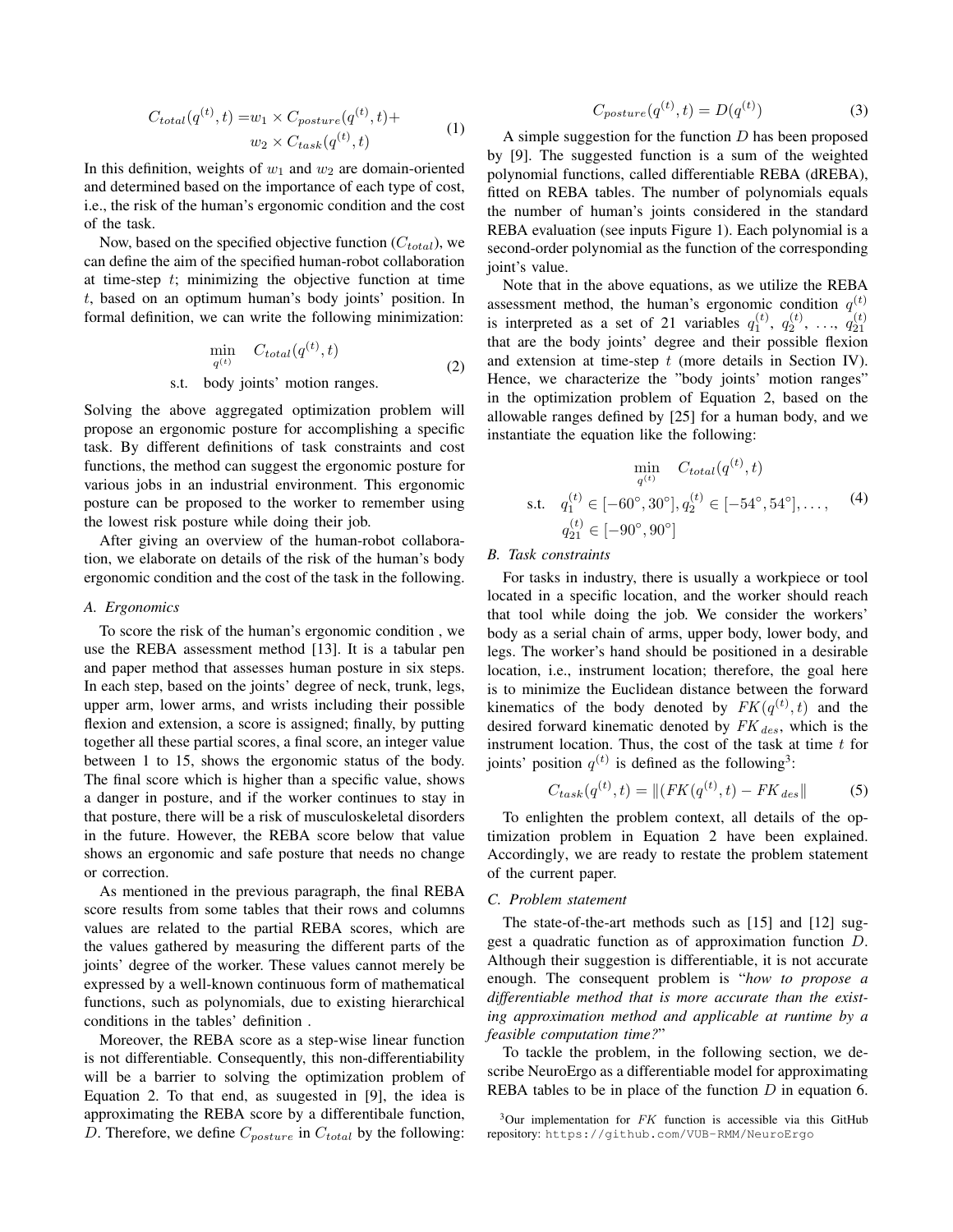#### IV. METHODOLOGY

Based on [16], we know that deep forward networks (DFNs) as a type of deep neural networks (DNNs) aim to approximate a function. On the other hand, tabular ergonomic assessment methods, e.g., REBA and RULA, use a table to score a set of specified body joint angles. Hence, we can identify these tables as a non-linear function applying over the body joint angles. Therefore, the main idea of NeuroErgo is learning these tables based on many analytical generated data for the future task optimizations (Equation 4).

To elaborate the idea, *we instantiate NeuroErgo for the REBA assessment method*, without loss of generality.

#### *A. REBA approximation by DNN*

Figure 1 represents the complete topology of the DNN for learning REBA tables, i.e., an instantiaition of NeuroErgo on REBA tables. The network's input layer size is 21, which equals the number of different degrees of freedom of human's joints<sup>4</sup>, as mentioned in the previous paragraph. In this way, each element of the input is meaningful in terms of the REBA score. For an instance of  $q_1, q_2, \ldots, q_{21}$  in the input layer, the output layer returns the approximated total REBA. Note that the activation function for all neural units is not the same. In the following paragraphs, we elaborate on the rationale behind this topology and its hyper-parameters.

*1) Topology:* The first obvious fact in the represented topology is that the network is not fully connected. The reason behind this fact is the hierarchical structure of the REBA method. As found in [13], the score of each part of the body, e.g., neck and leg, is computed locally first. Then, the total REBA score is computed based on those local REBA scores. Accordingly, the same implemented logic in this topology can be observed.

Based on this logic, local networks in Figure 1 aim to compute the REBA score for each part, and the goal of the aggregator network is learning how to compute the total REBA score based on the output of the local networks. Note that each part's  $q_i$ s do not affect the local REBA score of other body parts. Therefore, connecting unrelated  $q_i$ s to other input neurons could increase the number of training variables and cause late convergence. Besides, these connections could not help to boost the performance of the network in terms of accuracy. At this point, a feasible question is whether we can take advantage of this locality to get performance in training the proposed DNN?

*2) Training:* To achieve an accurate model, we need to train the whole network with as many data samples as possible. However, as the order of data sample is  $10^9$ (explained in the following paragraph), training the whole network from scratch to reach an acceptable accuracy level

can be very time-consuming. To resolve this issue, as a rational heuristic in the initial step, we train local networks based on the corresponding features, e.g., for the neck's local network, using features of  $\{q_1, q_2, q_3\}$  from the full feature set  $\{q_1, q_2, \ldots, q_{21}\}\.$  Then, based on the achieving weights for local networks, we train the whole network (with aggregator network) with the complete set of features, i.e.,  ${q_1, q_2, \ldots, q_{21}}$ . Now, we know how the network's training method is, but what about the required data for doing it?



Fig. 1. Complete topology of the DNN for learning REBA tables, as an instance of NeuroErgo.

*3) Data:* Despite most typical applications of DNNs that need real-world collected data, e.g., image processing applications, we have the generator for training and testing data. In other words, REBA tables play the supervision role, and we do not need any extra captured and collected datasets. However, REBA tables [13] have been defined based on a sub-range of  $q_i$ s (input features). For example, for the leg joint, a partial REBA score of 0, 1 or 2 is assigned, for a joint angle situated in, respectively, the interval of [0, 30], [30,60] and [60,130].

Thus, we need to sample these ranges for generating the required data. Although increasing the number of samples can improve the model's accuracy, if we select only ten values for each  $q_i$ , we will have  $10^{21}$  data samples that required powerful hardware to train the whole network in a reasonable time.

A heuristic for data sampling is including at least one sample from each range in REBA tables such that the REBA score is shifted in each of these ranges. Including the ending points of these ranges can also be informative for the learner, e.g., for the leg joints, these ending points are 0, 30, 60, and 130 degrees. Note that we can increase the samples' granularity with less pressure on data size for training local networks (as the matter of vigorous initialization for the whole network [26]).

In more details, for training our proposed DNN, we used about  $10^6$  data samples for local networks and in order of  $10^9$  samples for training the whole network<sup>5</sup>. Now, we have

<sup>&</sup>lt;sup>4</sup>It is assumed that both feet are all attached to the ground, and the person will not walk. Consequently, both knees will have the same angle. The mentioned hypothesis will not reduce the value of the current work as most cases in the industry need a well-shaped posture of the human. Even for safety reasons, people should keep in mind to put their feet on solid ground and stand firmly moreover most cases in industry person is standing in front of a work cell placed on the table and we only care about the upper body.

<sup>5</sup>Note that for training the DNN by a dataset of RGB-D images of the human partner with different poses, we need at least 1 billion images with enough variants. However, providing this collection is very time- and resource-consuming. This issue indicates the value and the applicability of the data generator.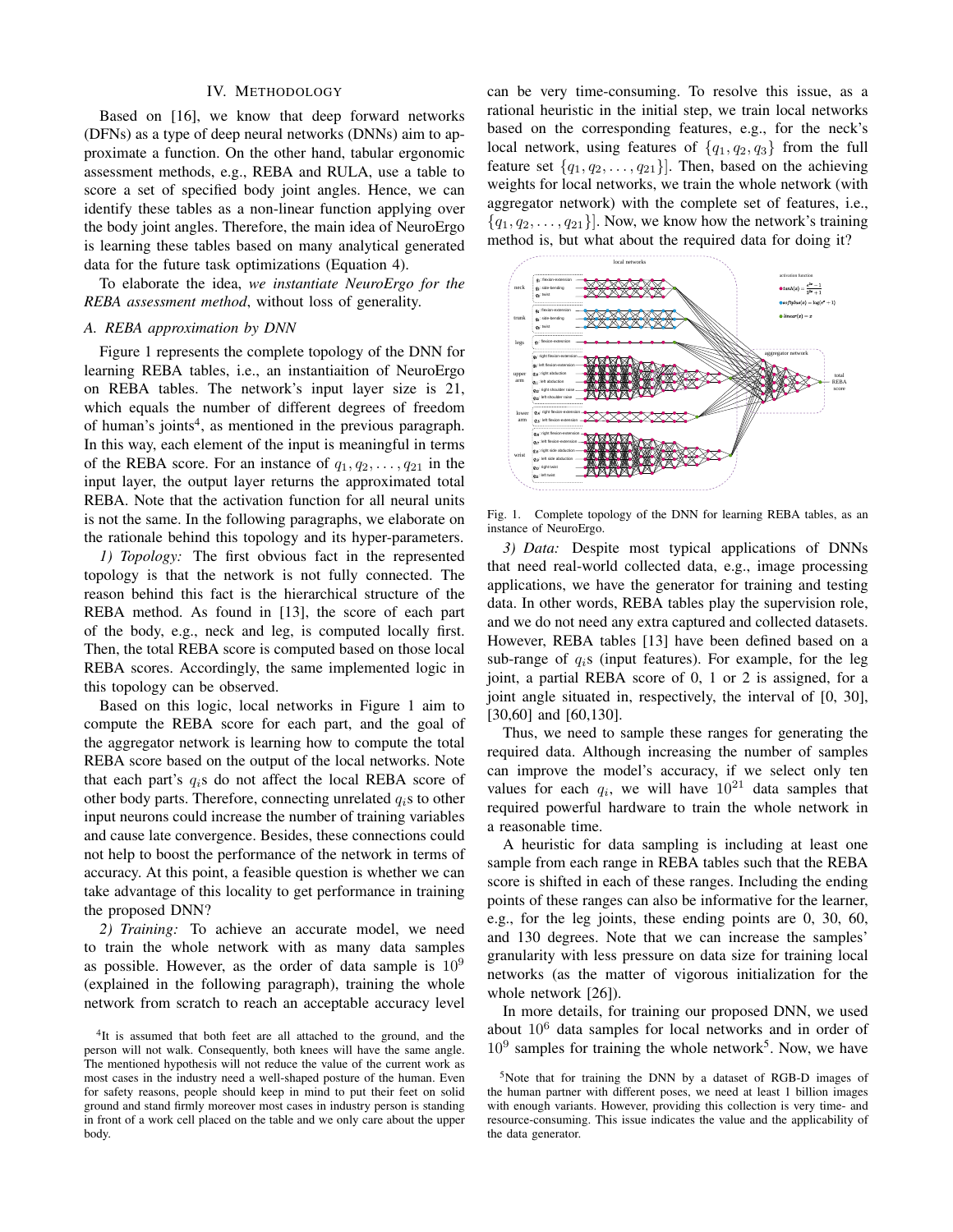all the required materials to build the network. However, returning to the topology paragraph, we have many options for network hyper-parameters, e.g., neurons' activation function, the number of layers in each local network and the aggregator, and the number of neurons in each of these layers. How should we select optimum options among the existing hyper-parameters' value space?

*4) Hyper-parameters selection:* Our general strategy for hyper-parameter optimization is grid searching, i.e., exhaustive searching, besides some heuristics to narrow the search space. These heuristics are 1) Based on [17], [27], [28], depth and width of DNNs<sup>6</sup> can affect their convergence rate, learning power, and capacity. Hence, we should cover a legitimate range of depth and width for options of each network topology. 2) We aim to minimize the difference between the network result and REBA score for the input data. Mean squared error can accordingly be a logical differentiable choice for the loss function.

After grid searching on the specified options, we achieved an optimal set of hyper-parameters for each network<sup>7</sup>.

*5) Utilization:* Ultimately, we finished the last step of building the network, and all required details of the DNN have been elaborated. Now, for use it in optimization tasks (Equation 4), we need a method for taking gradient the trained DNN with respect to its input variables  $q_i$ s (elements of  $q^{(t)}$  in Equation 4). This problem has been solved and enhanced through the years [16], [29], what is called Back-Propagation (BP). It is an efficient backward derivative method that is worked based on the derivative chain rule. Accordingly, using a recent BP algorithm for DNNs [16], we can efficiently take the derivative of the trained network proposed by the current paper, based on its input variables  $q_i$ s. Therefore, we propose the following instantiation for  $C_{posture}$  in Equation 6:

$$
C_{posture}(q^{(t)}, t) = NE(q^{(t)}).
$$
 (6)

In the above equation,  $NE : \mathbb{R}^{21} \to \mathbb{R}$  is a DNN differentiable function proposed by NeuroErgo.

#### V. VALIDATION

As mentioned in Section I, a popular method for REBA tables approximation (for function  $D$  in Equation 6) is dREBA that fits two degree polynomial curves for each table [12], [15]. Thus, we compare the empirical results of NeuroErgo with dREBA in the followings.

## *A. Evaluation setup*

To evaluate NeuroErgo, we used two types of dataset. First, a synthetic dataset with one million valid random body postures was created by the data generation explained in Section IV-A. Second, a real-world dataset [30] which is humans' postures from 10 people (aged between 20 and 35 years) who were asked to do 14 different activities like grabbing an object from the ground or taking an object from a shelf. Meanwhile, their joint position and orientation have been captured by the Microsoft Kinect V2 as a data acquisition device. To utilize this provided data for validation, we have extracted joints' angle information from the joints' pose data by some geometric calculation.

Moreover, to investigate the application of the method on the human-robot collaboration scenario, it is assumed that each human posture is a set of kinematic chains connected consecutively. By applying forward kinematic on the overall human chain, we can calculate the position of the human hands as the end effector of the overall chain. The hand's position is the place that the workpiece is placed. The new angles that are the output of the optimization algorithm<sup>8</sup> result in a new feasible position of the workpiece that may differ from the previous workpiece's position (cf. Equation 4). In this step, a collaborative robot can transfer the workpiece to the new place for better handling by the worker.

To evaluate NeuroErgo, we used Python 3.7. Also, dREBA method and its evaluation have been developed in Matlab because of the required symbolic computation in this method. We use the Franka Emika Panda robot arm to validate the methodology as a collaborative robot that can change the workpiece position as stated earlier. The Orocos Kinematics and Dynamics Library [32] is used for kinematic inversion to give the workpiece pose to the robot. The robot is modeled in Gazebo simulation, and the motion between the initial and final location of the item is planned in Moveit [33] employing Robot Operating System (ROS) as middleware. The details of motion planning and the robot control are beyond the scope of this article. Nonetheless, their implementations used for validation is available online.<sup>9</sup>. Moreover, all these implementations run on an i7-3770 @ 3.40GHz processor with 16GB RAM. Note that to analyze the noise-resistance level of the methods, we added unbiased uniform noise in the range of  $[-1, 1]$  into this dataset.

### *B. Evaluation goals*

The evaluation's main purpose is to clarify the performance of NeuroErgo against existing polynomial methods for approximating the REBA score by a differential function. As a result, the evaluation sub-goals are representing: 1) distribution of true errors, i.e., the absolute difference between the true REBA score and the approximated score for dREBA and NeuroErgo based on the generated validation data, 2) statistical parameters of these distributions such as mean and standard deviation, 3) a proper statistical test to prove the significant difference between these two distributions, and 4) the resistance level of each method under a noisy data capturing situation.

<sup>&</sup>lt;sup>6</sup>Depth and width of a neural network mean the number of layers and the number of neurons in each layer, respectively.

<sup>7</sup>Details of these optimal hyper-parameters represented in https:// github.com/VUB-RMM/NeuroREBA.

<sup>&</sup>lt;sup>8</sup>In this optimization algorithm, we use GradientTape in Tensorflow to compute the derivative of the NeuroErgo's DNN for specific input and use LocalSolver [31] (under license number 009256) as a BlackBox optimizer to find a minimum gradient point of the objective function under the specified body joints' movement constraints.

<sup>9</sup>https://github.com/VUB-RMM/NeuroErgo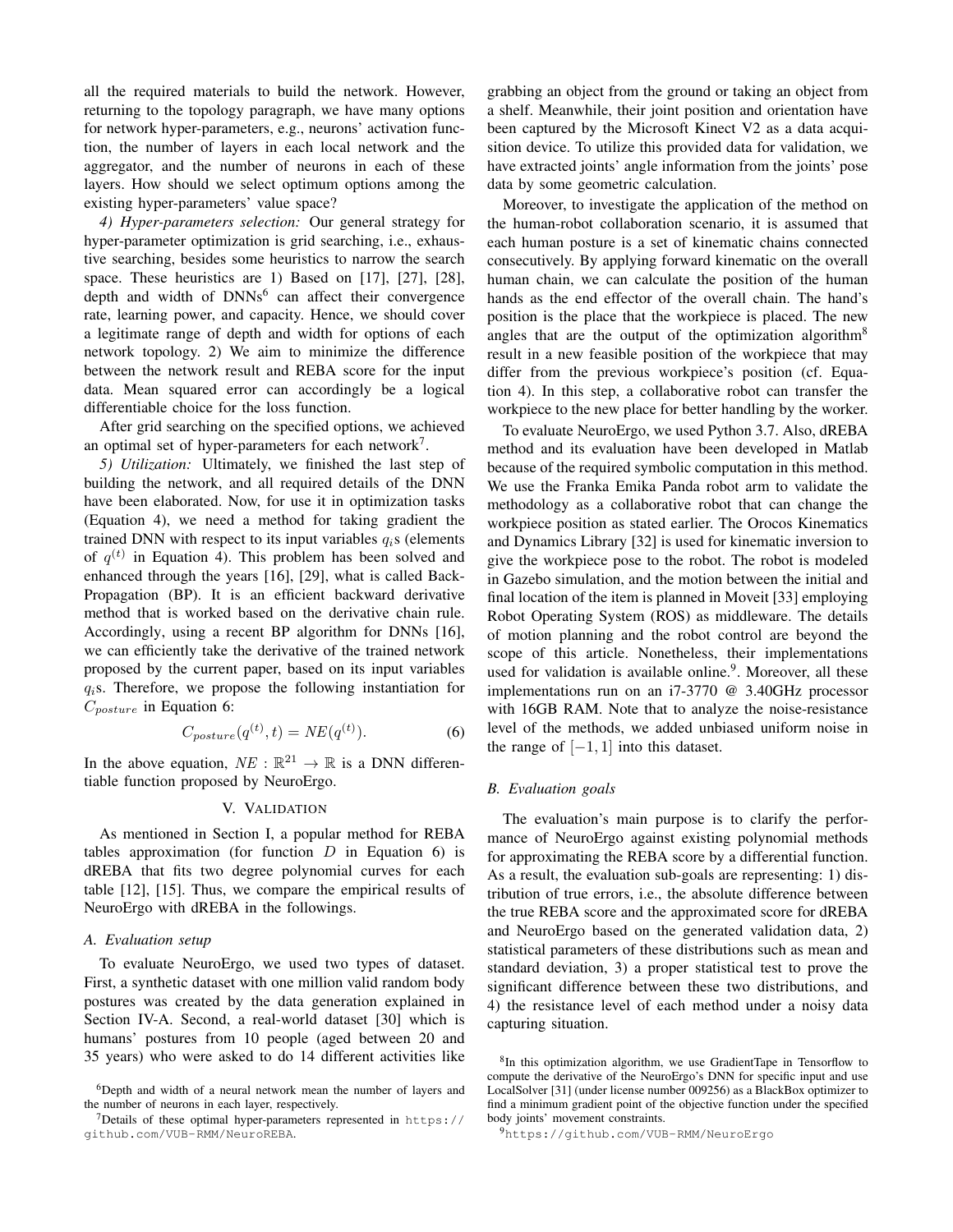# *C. Evaluation results*

*1) Absolute error:* As the first empirical result, Figure 2 represents the distribution of absolute errors on each datset, i.e., the absolute difference of the predicted and true value of the REBA score of each validation data, for NeuroErgo and dREBA. This figure indicates that NeuroErgo surpasses dREBA in terms of the Mean Absolute Error (MAE) on both datasets. (The more detail of the MAE with its standard deviation can be found in Table I.)

*2) Running time:* Although the proposed network can be established over GPU to get faster results, the difference of the prediction time for these two models, i.e., NeuroErgo and dREBA, is negligible on CPU. Note that the training time is not a serious issue here; the training is done only once as a pre-processing task.

*3) Inversion:* As the main application of this approximation is in optimization problems, another informative metric is *inversion*, i.e., the number of times that a lower score is approximated higher than the approximation of a higher score [34]. In a formal language, suppose two joint vectors  $[q_1, q_2, ..., q_{21}]$  and  $[q'_1, q'_2, ..., q'_{21}]$  denoted by q and  $q'$ , respectively. We also denote the REBA score of these two body joints by r and r' such that  $r < r'$ . Take an approximation method that estimates the REBA score of these two vectors by  $\tilde{r}$  and  $\tilde{r}'$ . Now, in the case of  $\tilde{r} > \tilde{r}'$ , we call an inversion occurred if  $r < r'$ . Accordingly, the percentage of inversion among the one million validation samples is 31.8 % for NeuroErgo and 32.6 % for dREBA approximation method. We can also observe a significant improvement for NeuroErgo in the percentage of inversions on real-world data set (2.8 % and 23.0 % for NeuroErgo and dREBA, respectively).

*4) Statistical inference:* These statistics and median errors in Figure 2 shows decidedly that NeuroErgo is far superior to dREBA. However, we should justify it statistically. As these distributions are independent and not normal, we use "Mann–Whitney U" test [35] for this aim. Here, the null hypothesis is that "randomly drawn sample from the dREBA's error distribution is more significant than a randomly drawn sample from the NeuroErgo's error distribution". By running the test on each dataset, we can accept this null hypothesis by confidence 1.0 and 0.95 on synthetic and real-world datasets, respectively (with p-value 0.0 and 0.05, respectively). Therefore, we could justify that NeuroErgo gives us a much more reliable approximation of the REBA score than dREBA.

*5) Measuring noise-resistance level:* As sensors for measuring joint angles can suffer from noise, a valid question about these approximation errors seems to be on how much they are noise resistance. To answer this question, we used the noisy real-world dataset (explained in the evaluation setup). Then, we observed its effect on the error distribution of each method (error distibtuions of methods on the normal real-world dataset in Figure 2). As a result, we obtained the same error distribution with more than 99.99 % confidence, and with less than 0.1 change in the mean and the standard deviation that have been reported for the real-world dataset in Table I. (The expected noise effects on shifting the error

values of NeuroErgo and dREBA in real-world dataset are  $0.18 \pm 0.44$  and  $0.14 \pm 0.41$ , respectively.)

In sum, we can get an insight that both methods seem to be resistance to the unbiased capturing joints' angle noise.



Fig. 2. Distribution of absolute errors for NeuroErgo and dREBA based on the synthetic and the real-world datasets. The horizontal line indicates the mean of absolute errors and extreme vertical points of the dotted diamond show the standard deviation of the errors.

TABLE I MEASURED METRICS FOR VALIDATION ON SYNTHETIC DATASET

|        |              | Metric<br>Synthetic |           | Metric<br>Real-world |           |
|--------|--------------|---------------------|-----------|----------------------|-----------|
|        |              |                     |           |                      |           |
|        |              | <b>MAE</b>          | Inversion | MAE                  | Inversion |
| Method | NeuroErgo    | $5.8 \pm 0.8$       | 31.8%     | $4.0 \pm 1.9$        | $2.8\%$   |
|        | <b>dREBA</b> | $11.8 + 1.5$        | 32.6%     | $4.6 \pm 2.2$        | $23.0\%$  |

#### VI. CONCLUSION AND FUTURE WORKS

This paper presented a deep neural network approximation method called NeuroErgo for modeling tabular ergonomic assessment methods. To show its applicability and performance, we instantiated the method for approximating the REBA score, which is mostly used for ergonomic evaluation. The proposed model was compared to another widely used existing literature method, and it showed a significant improvement in approximating the REBA values. The proposed model is simply differentiable with the well-known back-propagation method to be applicable in human-robot collaboration for ergonomic optimization.

The performance of the instantiated model for the REBA approximation can be enhanced by increasing the computation power and number of training data. Moreover, applying other topologies of DNNs for training the tables can be promising. Consequently, future work is the model's performance enhancement.

#### ACKNOWLEDGEMENT

This work was supported by Flanders Make ErgoEyeHand, EU SOPHIA (871237) and by the Flemish Government under the program "Onderzoeksprogramma Artificiële Intelligentie (AI) Vlaanderen".